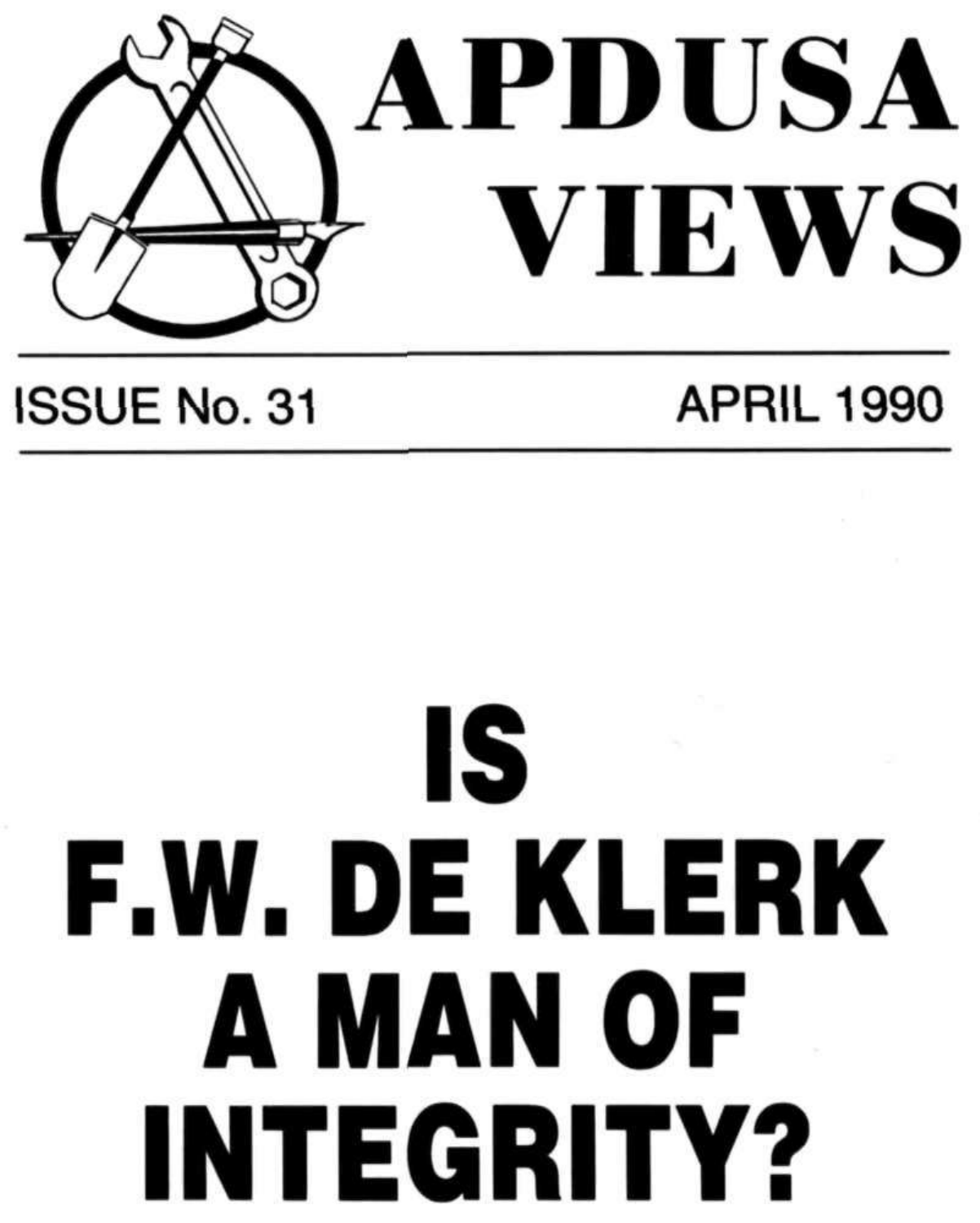#### **INTRODUCTION:**

During the course of the week of his release, Mr Nelson Mandela, the Vice-President of the ANC, gave an interview to the reporters of the SATV. The interview was broadcast on television. Referring to De Klerk, Mr Mandela stated:

"Well, the State President has taken very bold moves and I believe it when he says that he wants change in the political and economic set up in this country. I think that it has been very courageous of him and in my meetings with him I got the distinct impression that I am dealing with a man of integrity who is consciously aware of the danger to a public figure of making undertakings and failing to honour them".

It is something very rare for a leader of an organisation which claims to be fighting for liberation to pay such a handsome compliment to the leader of the oppressive regime. We say "very rare" only out of humility for in truth we know of no instance in history of such a happening.

Be that as it may, we consider it essential to test the validity of Mr Mandela's assessment of de Klerk's character by rigorous analysis.

#### **HOW TO MEASURE INTEGRITY**

There is no invention or technique to test the mind of a person claiming "sincerety" or "integrity". Nobody can read a human mind. Therefore we rely on that person's actions to decide whether that person is sincere or is a person of integrity.

The word "integrity" has a number of meanings — virtue, goodness, purity, righteousness, upright and so on. Therefore, when a person is described as a "Man of Integrity", that person is bestowed with the highest honour. How and in what circumstances can we favour a person with such an honour? In the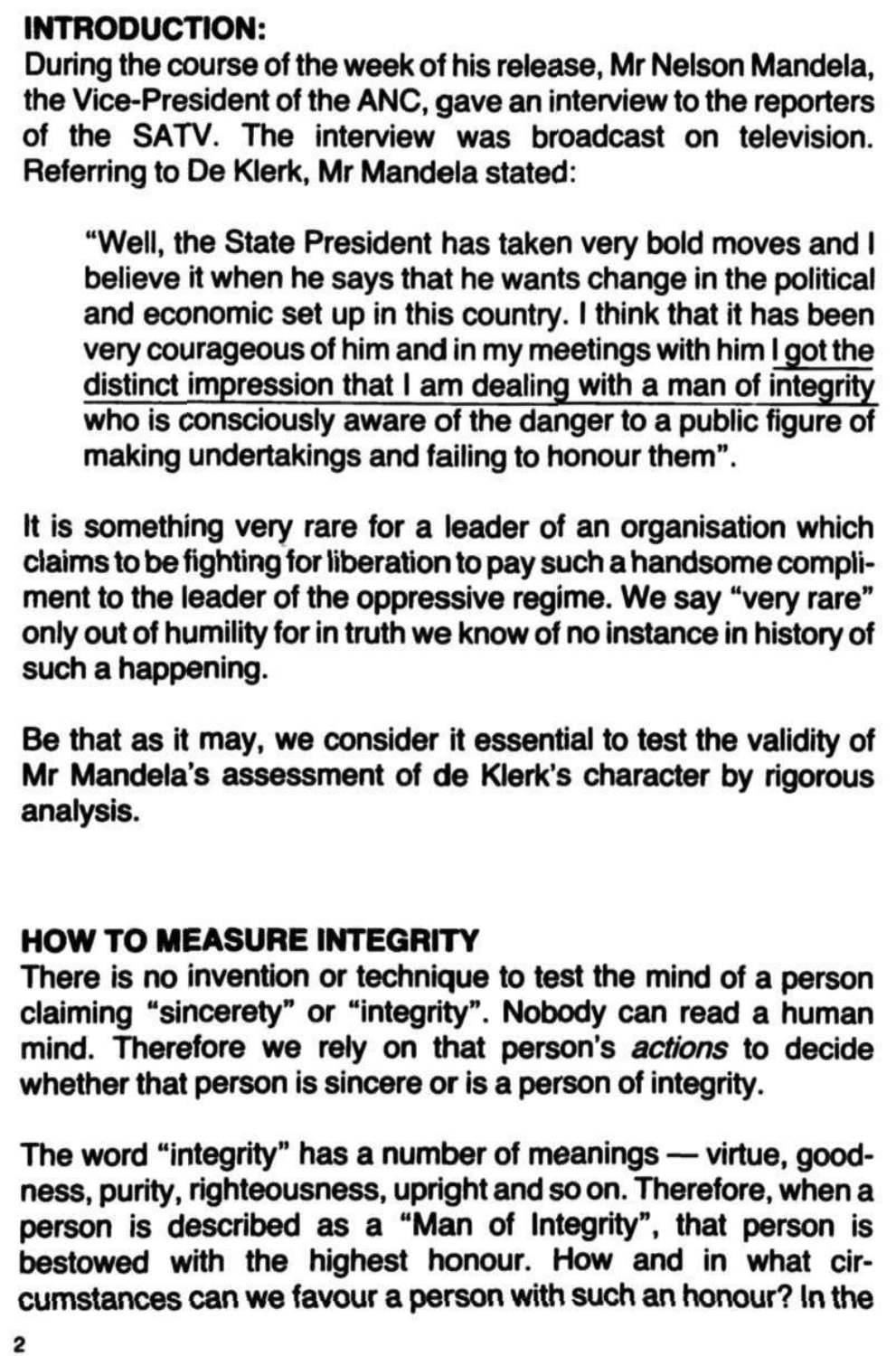**one case, the honour is bestowed where a person has performed virtuous deeds over a sustained period of time. In the other case, a single deed is performed; but the deed is so outstanding that we are driven to the inescapable conclusion that only a person of integrity is able to perform that deed.** 

**In the case of F.W. de Klerk, he was bom into Afrikaaner Nationalism; he grew up in a family and a house of Afrikaaner Nationalism; he drew his moral and intellectual sustenance from Afrikaaner Nationalism, he served with unquestioning loyalty the cause of Afrikaaner Nationalism, which like a juggernaut sought crush the legitimate aspirations of an oppressed people and which through diabolical cruelty engaged in social engineering by seeking to cast a whole people from a modem industrial society back into tribalism. Though the scheme failed, as it had to, the harm to society is incalculable.** 

> serious recessionary conditions. **The** country had little or no **hope** of meeting a massive R6-billion international debt that was to fall due for repayment in the middle of this year. There was speculation about South African aircraft being seized on foreign runways and ships and cargoes being confiscated if we reneged on the debt.

**It will therefore be seen that if the title of "Man of Integrity" is to be conferred on De Klerk, it cannot be because of his past record. Is it because he has unbanned certain organisations and released a few prisoners, including Mr Mandela? It is common knowledge that the release of long-term political prisoners and unbanning of political organisations were long in the offing. What was in question was the TIMING. WHEN was this to be done? De Klerk, the rightwinger from the Transvaal, had compelling reasons to perform the historic task of the unbanning and the release. These reasons are so well set out in the Editorial of the "Daily News" of 18 April 1990 that we think is essential to quote the entire Editorial:** 

An economic nightmare which in recent years has loomed steadily larger on South Africa's horizon has at last been swept away. Less than a year ago, when there **was** barely enough in South Africa's bottom drawer to meet the cost of **a**  few weeks' imports, economists were warning that everyone in South Africa faced extremely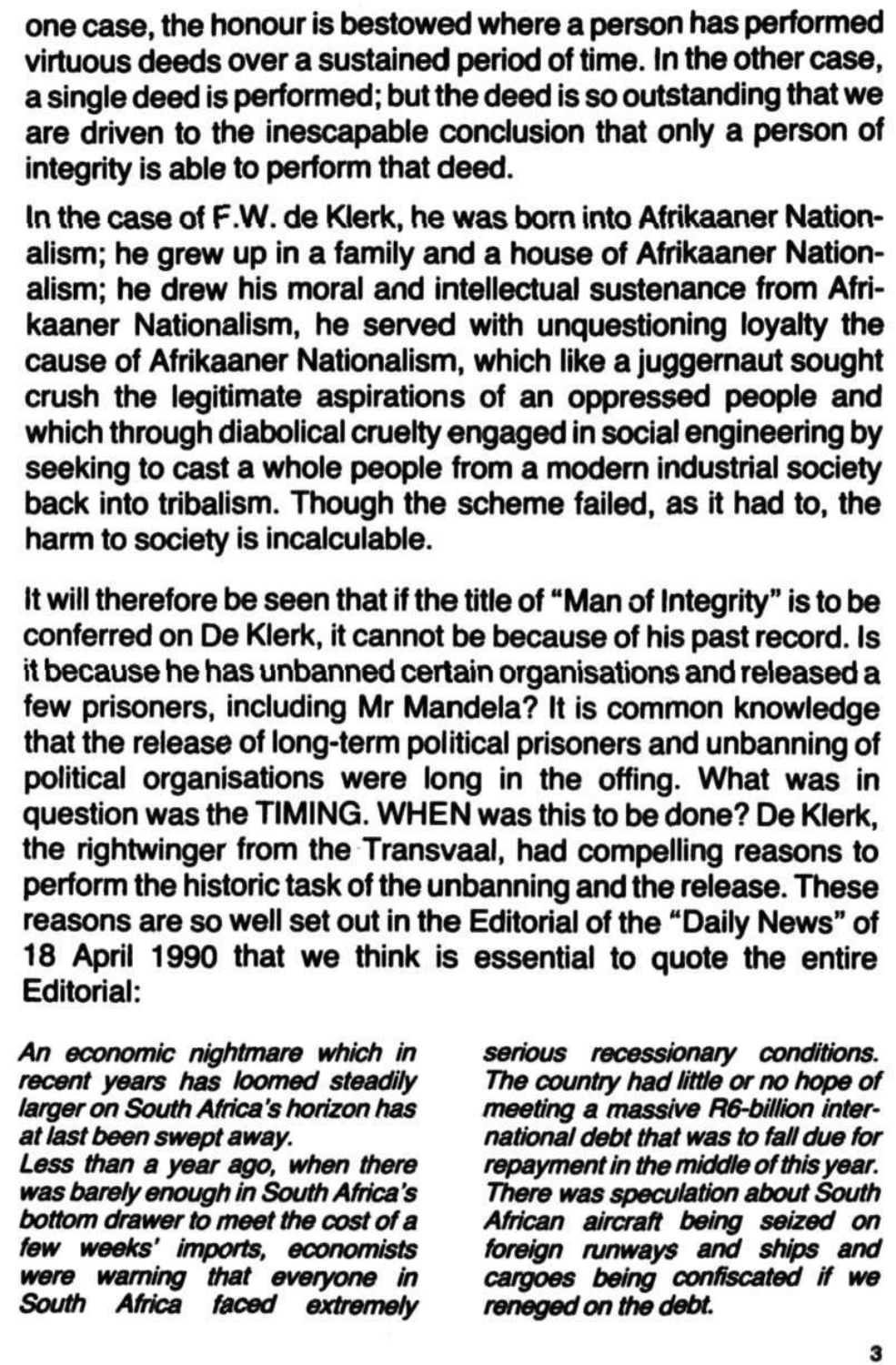What changed things was State President F. W. de Klerk's change of political direction. A burst of foreign confidence, expressing itself as an inflow of investment capital and an easing of sanctions on foreign bank credit, did the rest, this in spite of Mr Nelson Mandela's talk about nationalisation. The result is that Reserve Bank Governor Chris Stals can how dismiss the debt repayment as a routine issue of less

For the man in the street, beset by high mortgage and hire purchase repayment rates, there will be little immediate benefit. Yet the fact that the fundamental ills of both the constitution and the economy are now being tackled promises a brighter tomorrow.

important than the fight against inflation.

(Emphasis ours)

The fears described in the Editorial provide a far more plausible explanation for the recent change in direction than anything unconvincing like a sudden change of heart on the part of the ruling class. The South African economy was in a mess and the South African ruling class in a pickle. The release and the unbanning were a calculated move to bring about relief. Integrity had nothing to do with it.

#### **ROLE OF F.W. de KLERK**

F.W. de Klerk is the chosen representative of the Nationalist Party through its caucus. This is the party which has been ruling the country for the past 42 years. A government is installed to govern the country and the population on behalf of the economic system prevailing in the country. The present economic system is in existence to provide profit for imperialism (investors from Britain, U.S.A., West Germany, Japan, etc.); the local capitalists (factory owners, bankers and big landlords) and the farming sector. The bulk of the population get the leftovers and live in poverty and want.

Since the Act of Union, all Prime Ministers and State Presidents in South Africa were representatives of the system which has been called Imperialism-Herrenvolkism. The system decides WHO its leading representative is to be. Where that representative no longer serves the interests of the system, he is removed.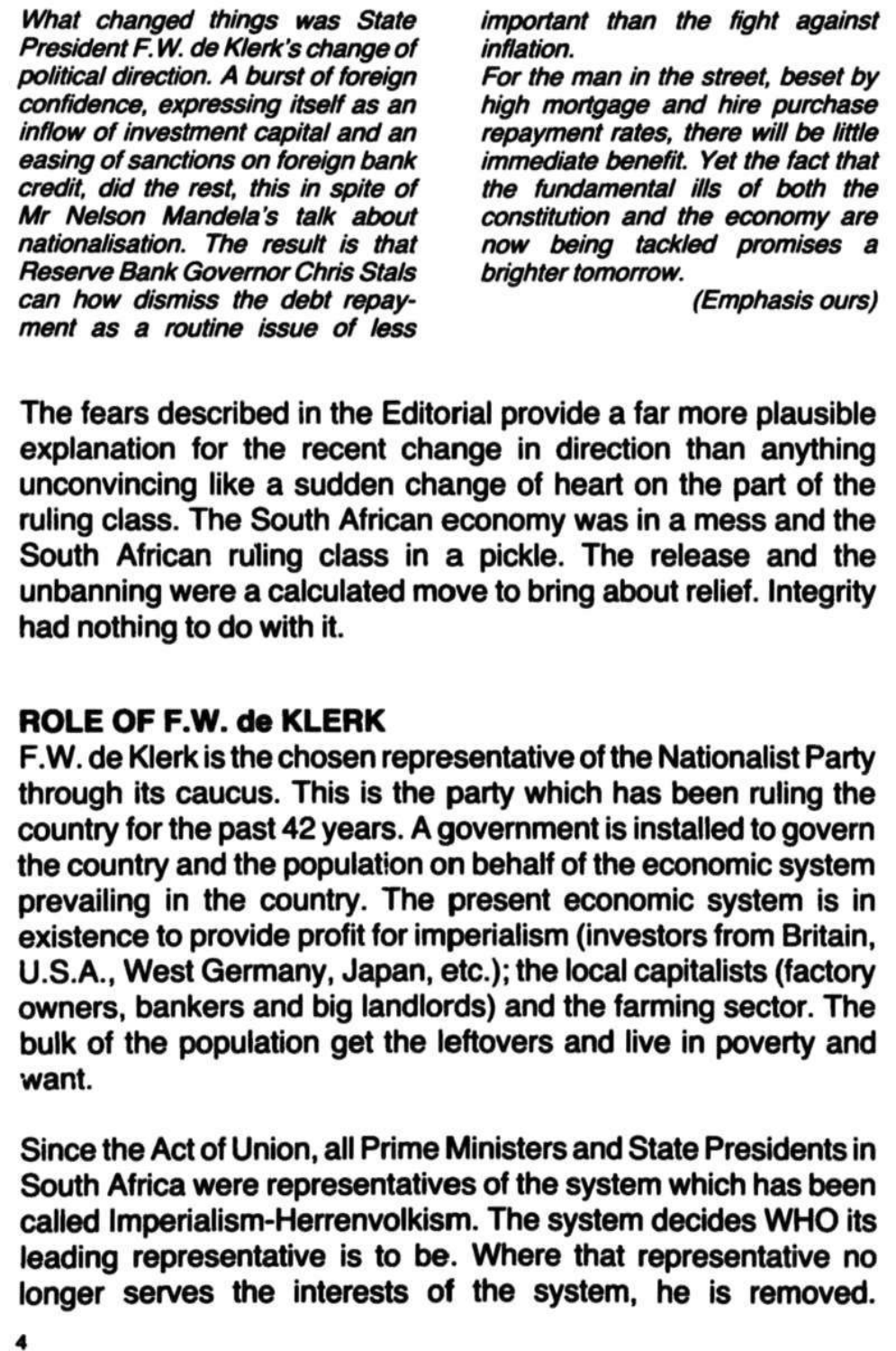Examples of this are B.J. Vorster and later P.W. Botha. The system chooses the representative most suited to perform a given task. When the conditions of World War II demanded a loyal servant of imperialism, Smuts assumed power in the country. When the system demanded the "iron fist", Vorster was chosen.

F.W. de Klerk has been chosen because he projects a certain image which suits the system. He has the appearance of candour; he is mild in speech and comes over as being fair, reasonable and accommodating. He has a clean look about him and gives the impression that he is a man "you can talk to."

#### **THE SYSTEM OF IMPERIALISM-HERRENVOLKISM\***

There can be no understanding of the political situation in this country and the tasks facing us unless we understand the SYSTEM governing this country.

We present to the reader the oft quoted classical description of the system by "The Torch" (a Unity Movement newspaper) of 19 August 1952:

\*Herrenvolkism is a belief that a certain population group is superior to others by virtue of "race". Herrenvolk literally means **the** SIR **People or Master Race.** 

**"Imperialism-Herrenvolkism has no "conscience" or "soul" or "sense of decency". It is not moved to pity or reform by the misery and suffering of the oppressed and exploited people. It causes and lives off this oppression and exploitation, of which poverty, tyranny and suffering are inevitable and inseparable parts. It has no respect for those who seek to end its regime of oppression and exploitation. In fact, it passes laws against, builds jails for, and generally hounds and persecutes those who seek to liberate the impoverished, right/ess and voiceless mass which is the foundation of Imperialism-Herrenvolkism. It never repents, because repenfence would mean suicide. It never parts with anything**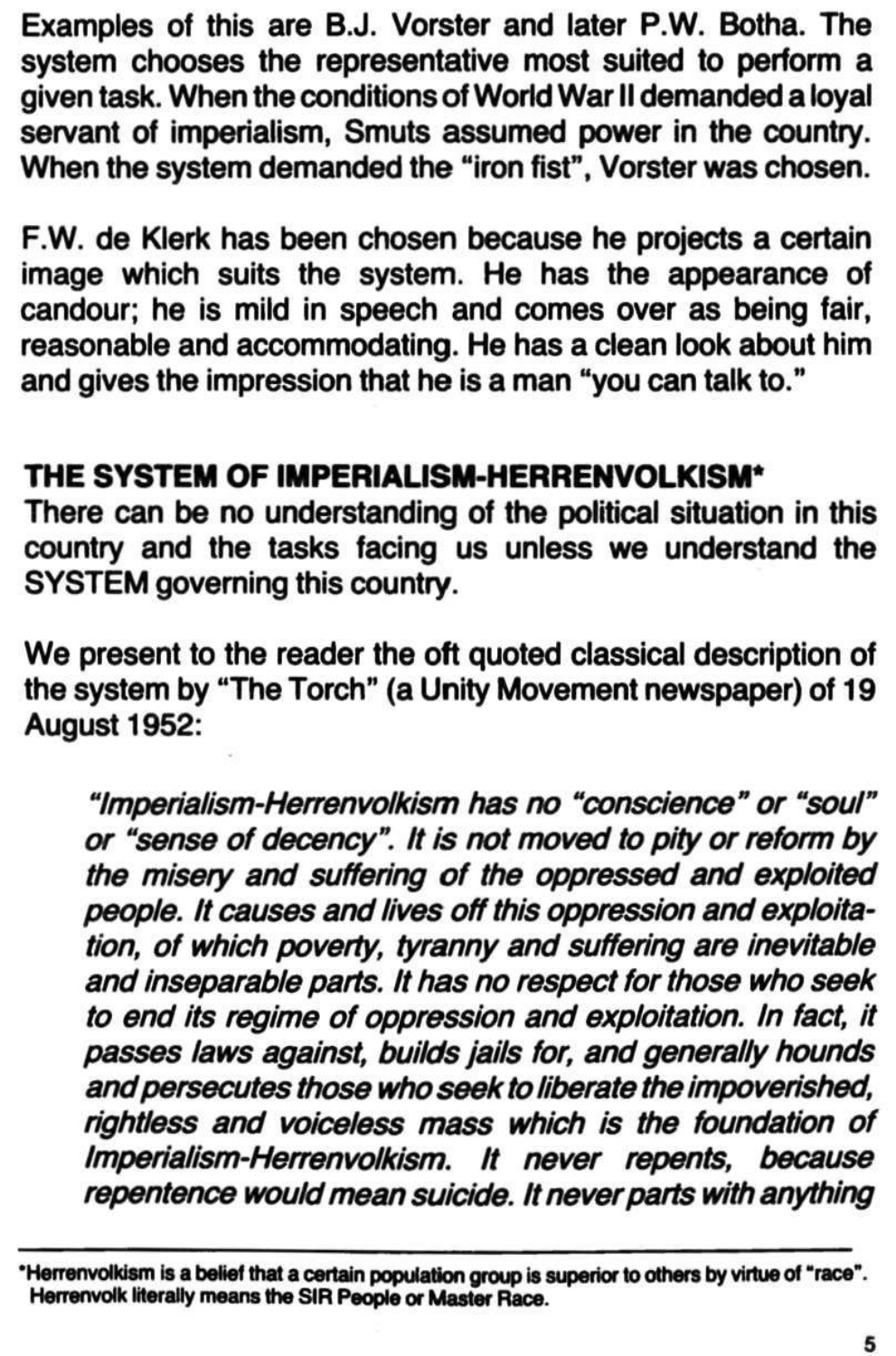**voluntarily. It only gives up only what is forced from it. It never departs from the scene of its own accord. It fights with every means at its disposal. It disguises itself where and when it can. It uses any agency or person it can, and in the end, it has to be beaten to its grave by the active, unified, organised, principled and militant struggles of the oppressed and exploited."** 

**We make no apologies for the length of this quotation. If the profound truth contained in the passage can be understood and imparted, there will be far less glib talk about negotiations.** 

**It is the system which rules the country, not De Klerk. He is the mask of the system. He is its current disguise.** 

**" Buthelezi is the Minister of KwaZulu Police; he is the head of Inkatha; his very police force is eliminating our people. In Natal MK (Umkhonto weSizwe) is not allowed to operate. So where are the bullets coming from? F.W. (De Klerk) is giving bullets to the ZPs (KwaZulu Police)''.**  (Our emphasis; Third parenthesis is ours). "The New African" 12-21 April 1990

**For how else can we explain the savage suppression of the march at Sebokeng? How else can we explain the role of the South African Police in the civil war taking place in the Edendale Valley? IT IS THE SYSTEM GOING ABOUT ITS DEADLY BUSINESS.** 

**Lest it be said that we in the Unity Movement are exaggerating, let us hasten to assure our readers that we are not the only ones who question the validity of the title of "Man of Integrity". There are many in the ranks of the oppressed who think like us on this matter. What better example to quote than the Publicity Secretary of the UDF and ANC Co-ordinator for Southern Natal, Mr Patrick** 

#### **Lekota. Allocating blame for the recent massacres in Edendale and in other parts of Natal, Mr Lekota stated:**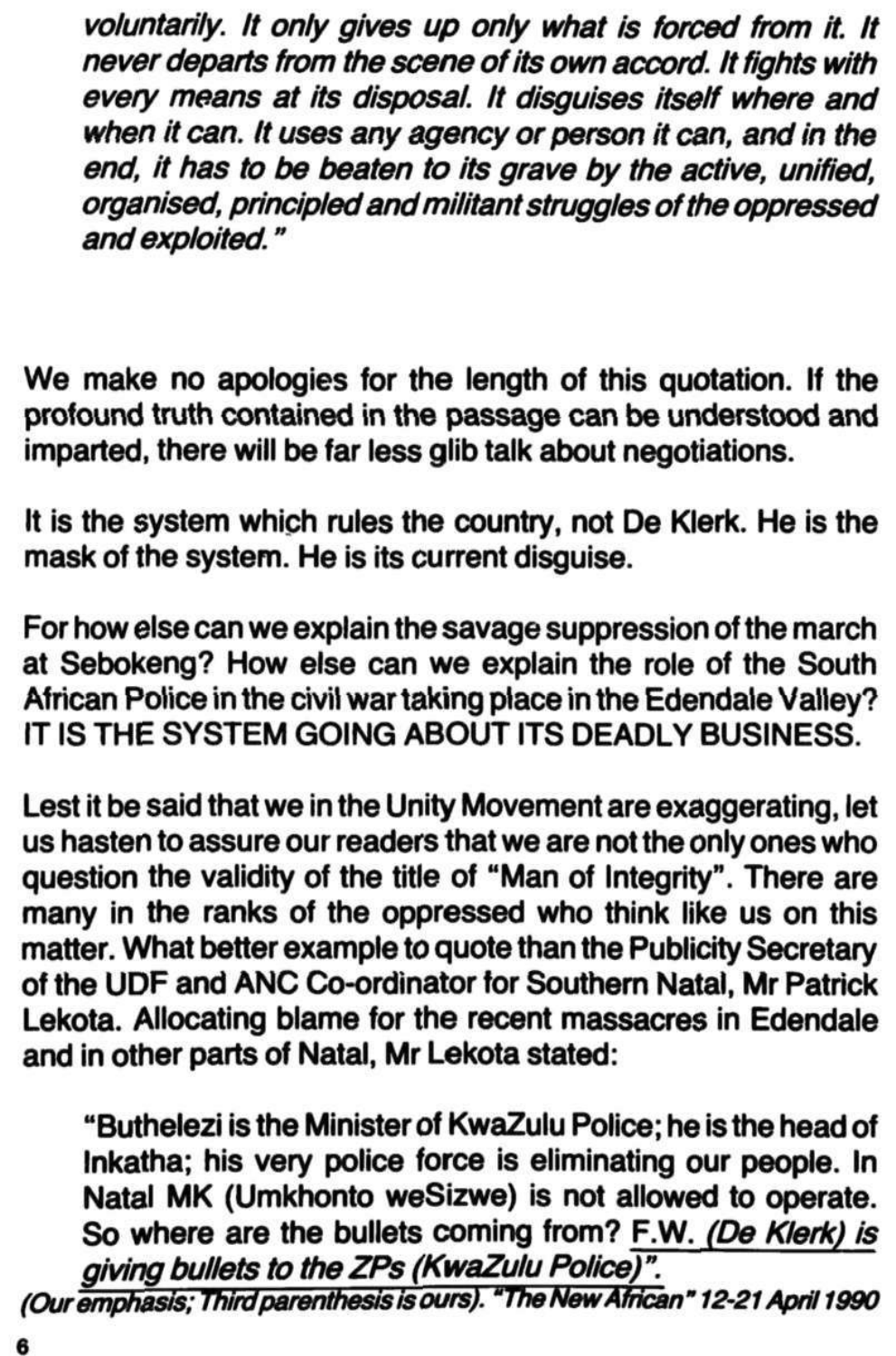### **CONCLUSION**

F.W. de Klerk is the representative of the system of Imperialism-Herrenvolkism. His private views and opinions are of no consequence. He must be judged as the system to which he belongs is judged. He is an integral part of the system. He does not have a political identity separate from the system he serves.

Unhappy is the lot of the oppressed who wish long life to their oppressors!

To say that de Klerk is a man of integrity is politically unscientific; it is misleading and is bound to cause confusion. Evidence of the confusion is the appearance of slogans of "VIVA De KLERK" in some areas of the oppressed.

7